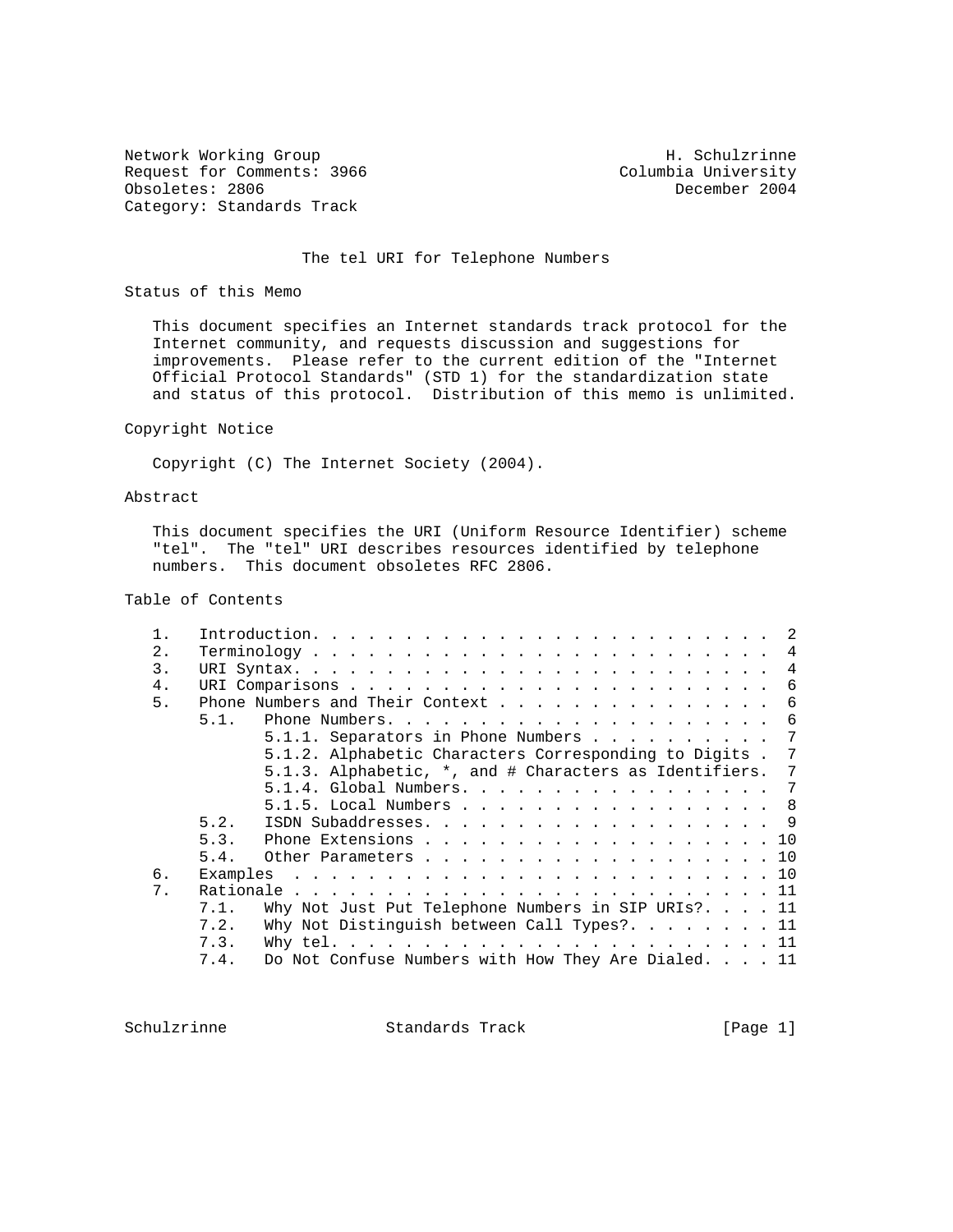|  | 8. Usage of Telephone URIs in HTML 11           |
|--|-------------------------------------------------|
|  | 9. Use of "tel" URIs with SIP (Informative). 12 |
|  |                                                 |
|  | 11. Security Considerations 14                  |
|  |                                                 |
|  |                                                 |
|  | 13.1. Normative References 15                   |
|  | 13.2. Informative References 16                 |
|  |                                                 |
|  |                                                 |

#### 1. Introduction

 This document defines the URI scheme "tel", which describes resources identified by telephone numbers. A telephone number is a string of decimal digits that uniquely indicates the network termination point. The number contains the information necessary to route the call to this point. (This definition is derived from [E.164] but encompasses both public and private numbers.)

 The termination point of the "tel" URI telephone number is not restricted. It can be in the public telephone network, a private telephone network, or the Internet. It can be fixed or wireless and address a fixed wired, mobile, or nomadic terminal. The terminal addressed can support any electronic communication service (ECS), including voice, data, and fax. The URI can refer to resources identified by a telephone number, including but not limited to originators or targets of a telephone call.

 The "tel" URI is a globally unique identifier ("name") only; it does not describe the steps necessary to reach a particular number and does not imply dialling semantics. Furthermore, it does not refer to a specific physical device, only to a telephone number.

 As commonly understood, telephone numbers comprise two related but distinct concepts: a canonical address-of-record and a dial string. We define the concepts below:

 Address-of-record or identifier: The telephone number is understood here as the canonical address-of-record or identifier for a termination point within a specific network. For the public network, these numbers follow the rules in E.164 [E.164], while private numbers follow the rules of the owner of the private numbering plan. Subscribers publish these identifiers so that they can be reached, regardless of the location of the caller. (Naturally, not all numbers are reachable from everywhere, for a

Schulzrinne **Standards Track** [Page 2]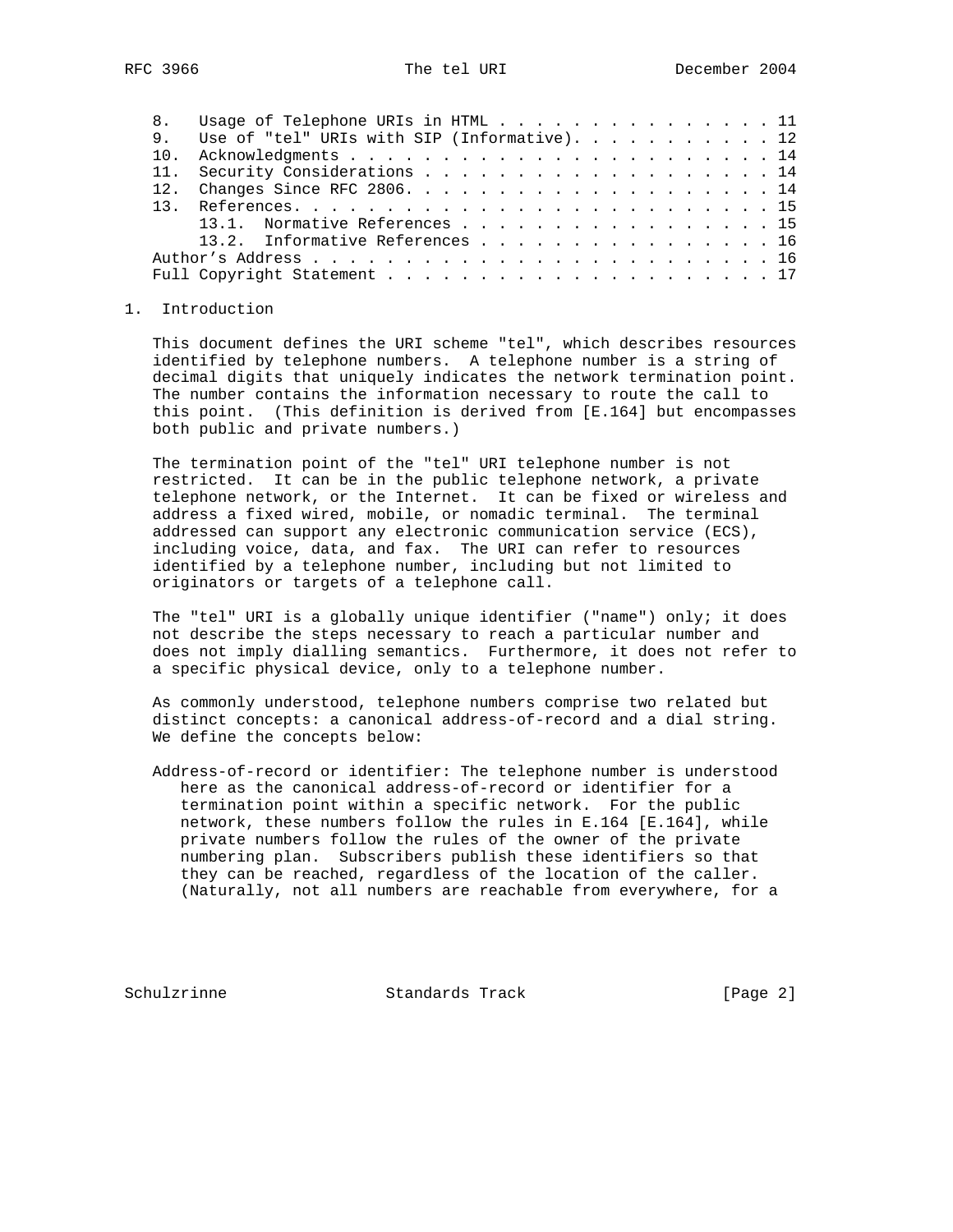variety of technical and local policy reasons. Also, a single termination point may be reachable from different networks and may have multiple identifiers.)

 Dial string: "Dial strings" are the actual numbers, symbols, and pauses entered by a user to place a phone call. A dial string is consumed by one or more network entities and understood in the context of the configuration of these entities. It is used to generate an address-of-record or identifier (in the sense described above) so that a call can be routed. Dial strings may require prepended digits to exit the private branch exchange (PBX) the end system is connected to, and they may include post-dial dual-tone multi-frequency (DTMF) signaling that could control an interactive voice response (IVR) system or reach an extension. Dial strings are beyond the scope of this document.

 Both approaches can be expressed as a URI. For dial strings, this URI is passed to an entity that can reproduce the actions specified in the dial string. For example, in an analog phone system, a dialer translates the dial string into a sequence of actions such as waiting for dial tone, sending DTMF digits, pausing, and generating post-dial DTMF digits after the callee picks up. In an integrated services digital network (ISDN) or ISDN user part (ISUP) environment, the signaling elements that receive protocol messages containing the dial string perform the appropriate protocol actions. As noted, this approach is beyond the scope of this specification.

 The approach described here has the URI specify the telephone number as an identifier, which can be either globally unique or only valid within a local context. The dialling application is aware of the local context, knowing, for example, whether special digits need to be dialed to seize an outside line; whether network, pulse, or tone dialling is needed; and what tones indicate call progress. The dialling application then converts the telephone number into a dial sequence and performs the necessary signaling actions. The dialer does not have to be a user application as found in traditional desktop operating systems but could well be part of an IP-to-PSTN gateway.

 To reach a telephone number from a phone on a PBX, for example, the user of that phone has to know how to convert the telephone number identifier into a dial string appropriate for that phone. The telephone number itself does not convey what needs to be done for a particular terminal. Instructions may include dialling "9" before placing a call or prepending "00" to reach a number in a foreign country. The phone may also need to strip area and country codes.

Schulzrinne Standards Track [Page 3]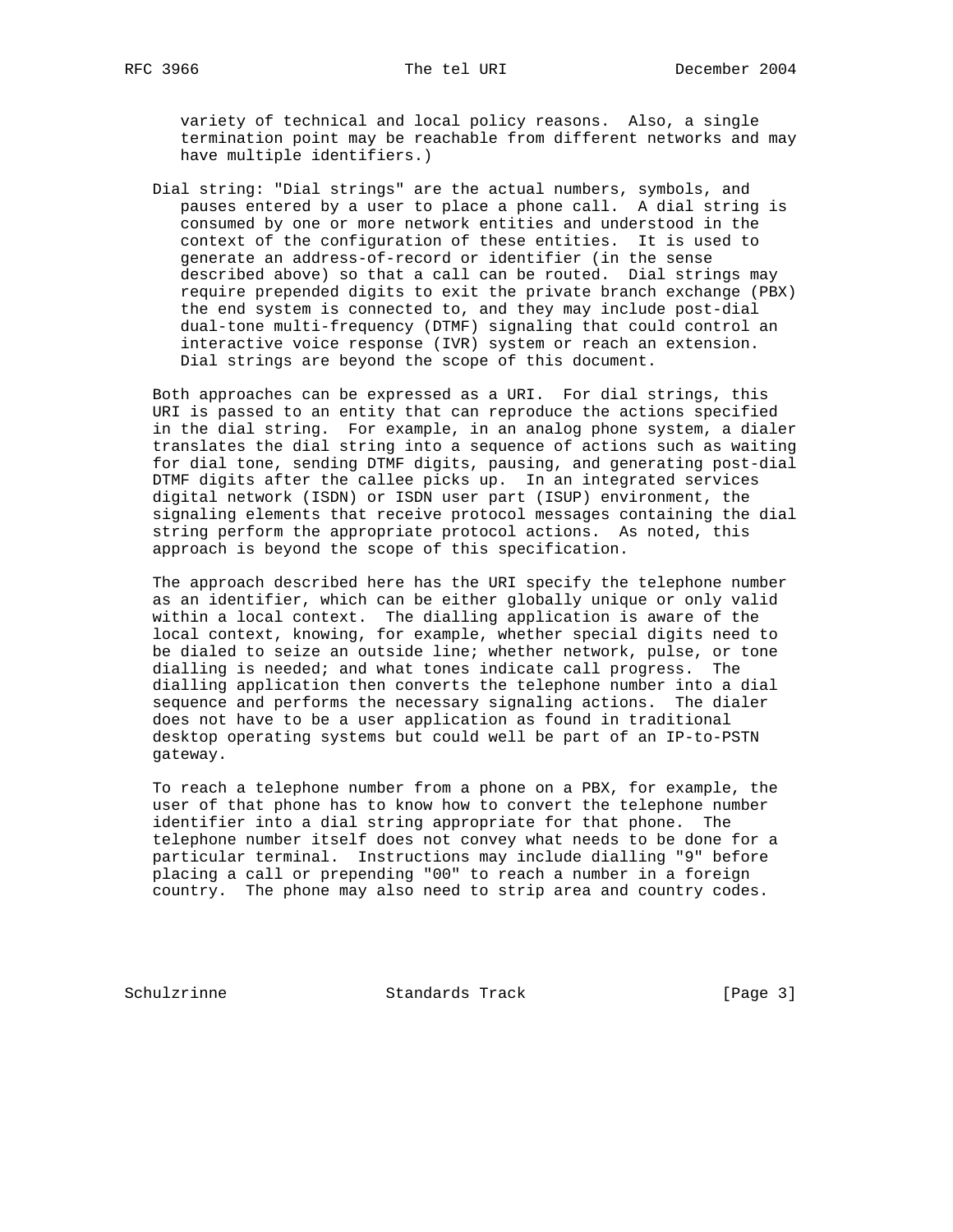The identifier approach described in this document has the disadvantage that certain services, such as electronic banking or voicemail, cannot be specified in a "tel" URI.

 The notation for phone numbers in this document is similar to that in RFC 3191 [RFC3191] and RFC 3192 [RFC3192]. However, the syntax differs as this document describes URIs whereas RFC 3191 and RFC 3192 specify electronic mail addresses. RFC 3191 and RFC 3192 use "/" to indicate parameters (qualifiers). Since URIs use the forward slash to describe path hierarchy, the URI scheme described here uses the semicolon, in keeping with Session Initiation Protocol (SIP) URI conventions [RFC3261].

 The "tel" URI can be used as a request URI in SIP [RFC3261] requests. The SIP specification also inherits the 'subscriber' part of the syntax as part of the 'user element' in the SIP URI. Other protocols may also use this URI scheme.

 The "tel" URI does not specify the call type, such as voice, fax, or data call, and does not provide the connection parameters for a data call. The type and parameters are assumed to be negotiated either in-band by the telephone device or through a signaling protocol such as SIP.

This document obsoletes RFC 2806.

2. Terminology

 In this document, the key words "MUST", "MUST NOT", "REQUIRED", "SHALL", "SHALL NOT", "SHOULD", "SHOULD NOT", "RECOMMENDED", "MAY", and "OPTIONAL" are to be interpreted as described in BCP 14, RFC 2119, [RFC2119] and indicate requirement levels for compliant implementations.

3. URI Syntax

 The URI is defined using the ABNF (augmented Backus-Naur form) described in RFC 2234 [RFC2234] and uses elements from the core definitions (appendix A of RFC 2234).

 The syntax definition follows RFC 2396 [RFC2396], indicating the actual characters contained in the URI. If the reserved characters "+", ";", "=", and "?" are used as delimiters between components of the "tel" URI, they MUST NOT be percent encoded. These characters MUST be percent encoded if they appear in tel URI parameter values.

Schulzrinne Standards Track [Page 4]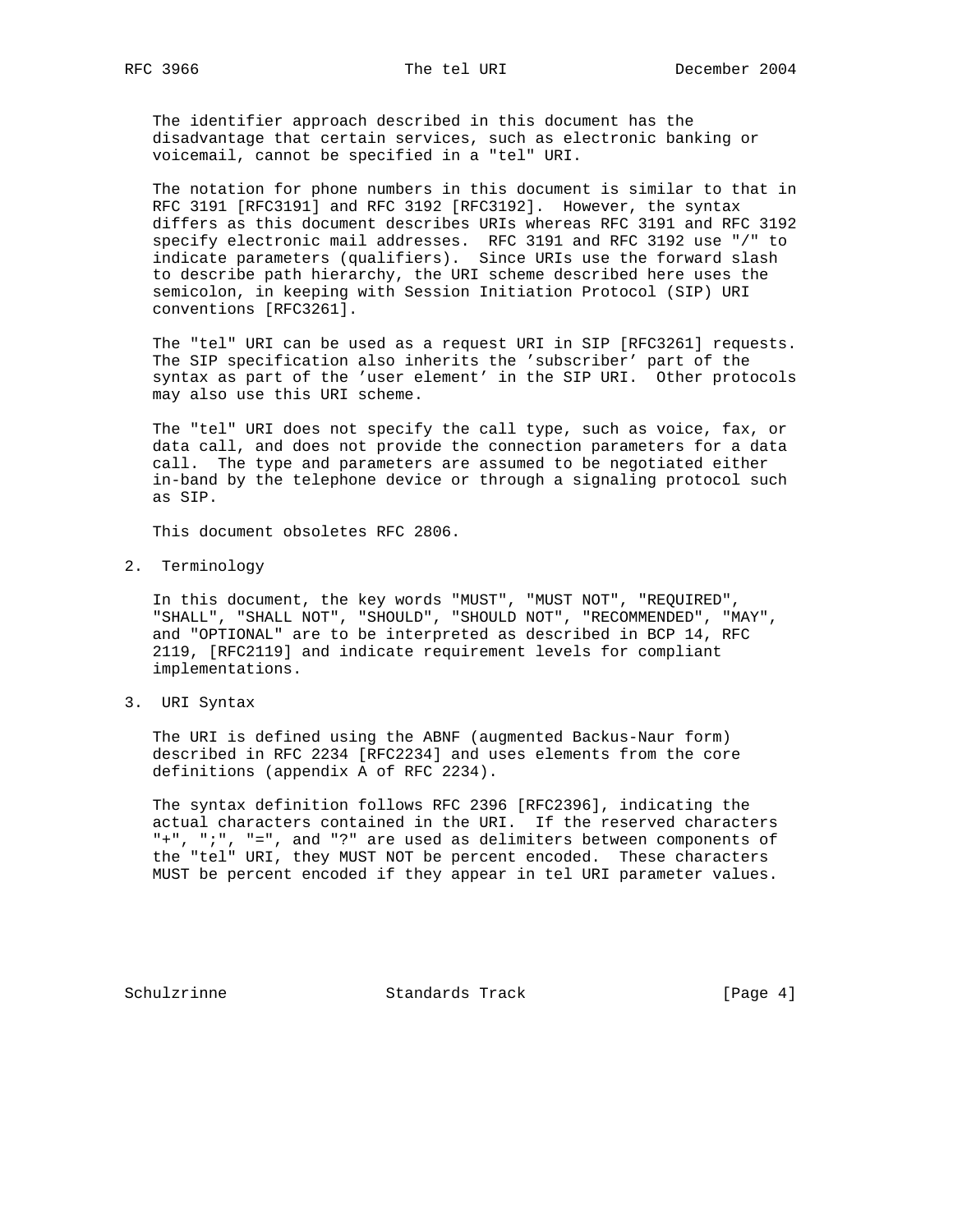Characters other than those in the "reserved" and "unsafe" sets (see RFC 2396 [RFC2396]) are equivalent to their "% HEX HEX" percent encoding. The "tel" URI has the following syntax: telephone-uri = "tel:" telephone-subscriber telephone-subscriber = global-number / local-number global-number = global-number-digits \*par local-number = local-number-digits \*par context \*par par = parameter / extension / isdn-subaddress isdn-subaddress = ";isub=" 1\*uric extension = ";ext=" 1\*phonedigit context = ";phone-context=" descriptor descriptor = domainname / global-number-digits global-number-digits = "+" \*phonedigit DIGIT \*phonedigit local-number-digits = \*phonedigit-hex (HEXDIG / "\*" / "#")\*phonedigit-hex domainname = \*( domainlabel "." ) toplabel [ "." ] domainlabel = alphanum / alphanum \*( alphanum / "-" ) alphanum toplabel = ALPHA / ALPHA \*( alphanum / "-" ) alphanum parameter = ";" pname ["=" pvalue ] pname  $= 1*($  alphanum  $/$  "-"  $)$ pvalue  $= 1*$ paramchar paramchar = param-unreserved / unreserved / pct-encoded unreserved = alphanum / mark mark  $=$  " $-\frac{1}{n}$  / " $-\frac{1}{n}$  / " $\frac{1}{n}$  / " $\frac{1}{n}$  / " $\frac{1}{n}$  / " $\frac{1}{n}$  / " $\frac{1}{n}$  / " $\frac{1}{n}$  / " $\frac{1}{n}$  / " $\frac{1}{n}$  / " $\frac{1}{n}$  / " $\frac{1}{n}$  / " $\frac{1}{n}$  / " $\frac{1}{n}$  / " $\frac{1}{n}$  / " $\frac{1}{n}$  / " $\frac$  "'" / "(" / ")" pct-encoded = "%" HEXDIG HEXDIG param-unreserved = "[" / "]" / "/" / ":" / "&" / "+" / "\$" phonedigit = DIGIT / [ visual-separator ] phonedigit-hex = HEXDIG / "\*" / "#" / [ visual-separator ] visual-separator = "-" / "." / "(" / ")" alphanum = ALPHA / DIGIT reserved = ";" / "/" / "?" / ":" / "@" / "&" / "=" / "+" / "\$" / "," uric = reserved / unreserved / pct-encoded

 Each parameter name ("pname"), the ISDN subaddress, the 'extension', and the 'context' MUST NOT appear more than once. The 'isdn subaddress' or 'extension' MUST appear first, if present, followed by the 'context' parameter, if present, followed by any other parameters in lexicographical order.

 This simplifies comparison when the "tel" URI is compared character by character, such as in SIP URIs [RFC3261].

Schulzrinne Standards Track [Page 5]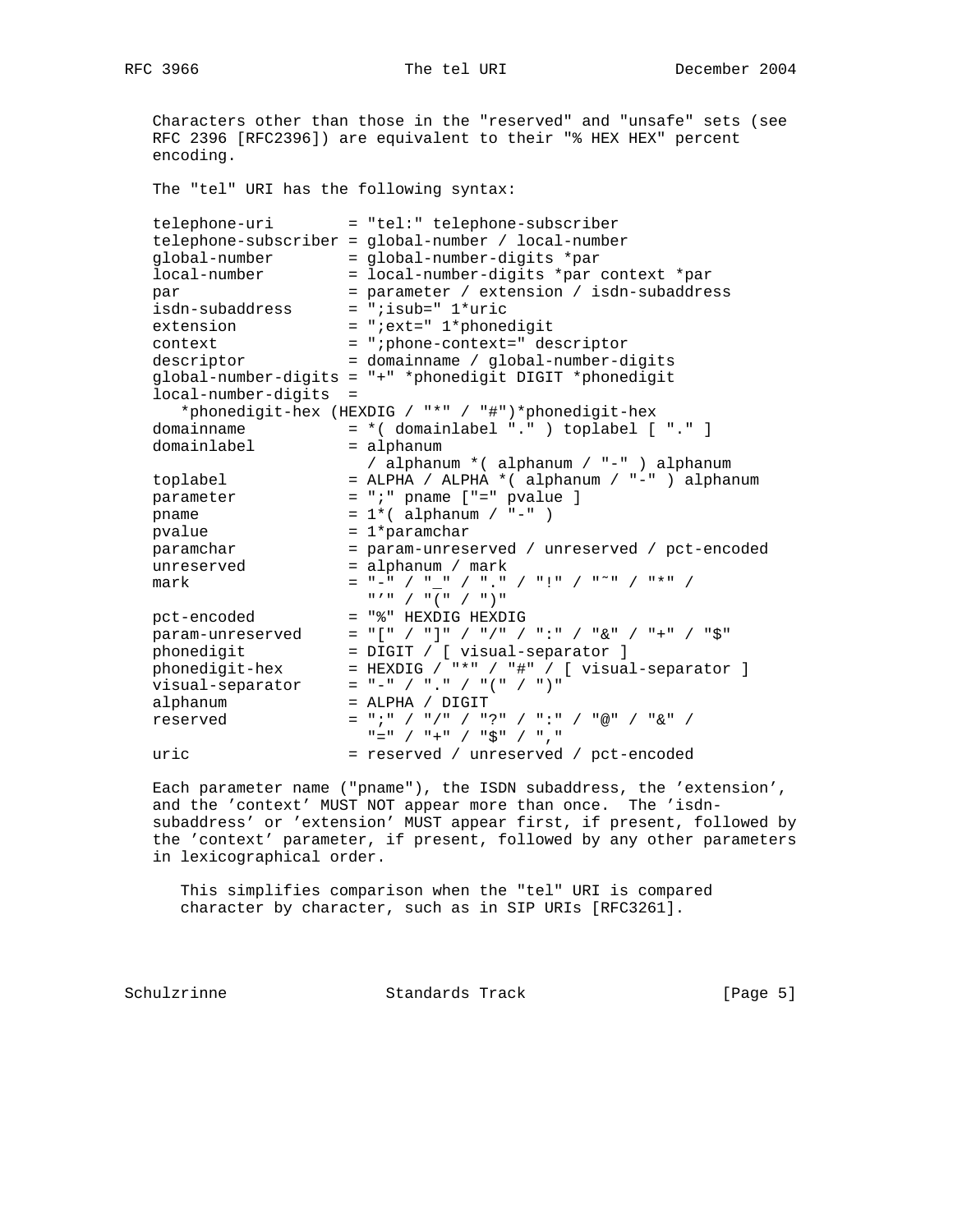## 4. URI Comparisons

Two "tel" URIs are equivalent according to the following rules:

- o Both must be either a 'local-number' or a 'global-number', i.e., start with a '+'.
- o The 'global-number-digits' and the 'local-number-digits' must be equal, after removing all visual separators.
- o For mandatory additional parameters (section 5.4) and the 'phone context' and 'extension' parameters defined in this document, the 'phone-context' parameter value is compared as a host name if it is a 'domainname' or digit by digit if it is 'global-number digits'. The latter is compared after removing all 'visual separator' characters.
- o Parameters are compared according to 'pname', regardless of the order they appeared in the URI. If one URI has a parameter name not found in the other, the two URIs are not equal.
- o URI comparisons are case-insensitive.

 All parameter names and values SHOULD use lower-case characters, as tel URIs may be used within contexts where comparisons are case sensitive.

 Section 19.1.4 in the SIP specification [RFC3261] discusses one such case.

- 5. Phone Numbers and Their Context
- 5.1. Phone Numbers

 The 'telephone-subscriber' part of the URI indicates the number. The phone number can be represented in either global (E.164) or local notation. All phone numbers MUST use the global form unless they cannot be represented as such. Numbers from private numbering plans, emergency ("911", "112"), and some directory-assistance numbers (e.g., "411") and other "service codes" (numbers of the form N11 in the United States) cannot be represented in global (E.164) form and need to be represented as a local number with a context. Local numbers MUST be tagged with a 'phone-context' (section 5.1.5).

 Implementations MUST NOT assume that telephone numbers have a maximum, minimum, or fixed length, or that they always begin with or contain certain digits.

Schulzrinne **Standards Track** [Page 6]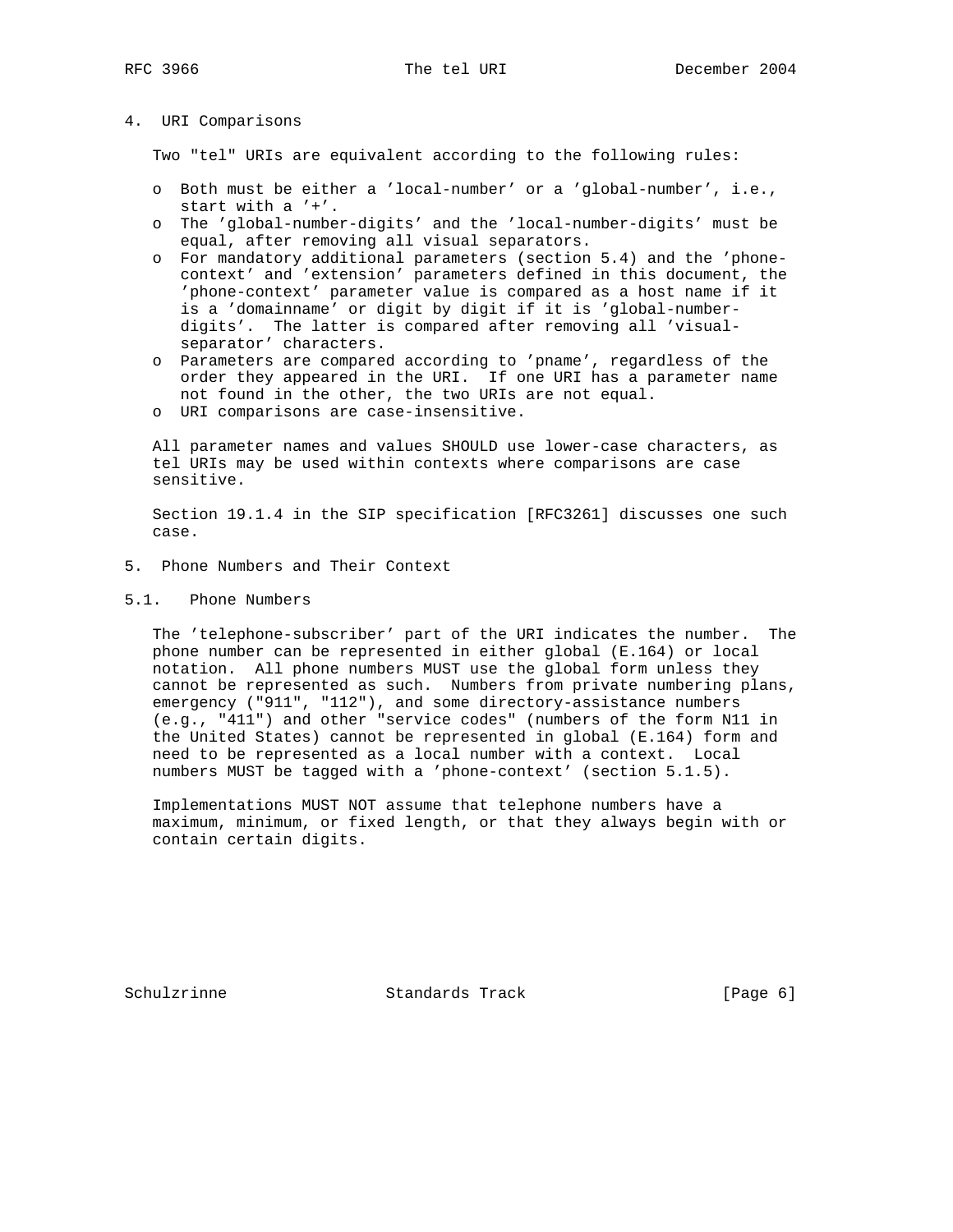### 5.1.1. Separators in Phone Numbers

 Phone numbers MAY contain visual separators. Visual separators ('visual-separator') merely aid readability and are not used for URI comparison or placing a call.

 Although it complicates comparisons, this specification retains visual separators in order to follow the spirit of RFC 2396 [RFC2396], which remarks that "A URI often needs to be remembered by people, and it is easier for people to remember a URI when it consists of meaningful components". Also, ISBN URNs documented in RFC 3187 [RFC3187] use visual separators in a manner similar to this specification.

 However, even though ITU-T E.123 [E.123] recommends the use of space characters as visual separators in printed telephone numbers, "tel" URIs MUST NOT use spaces in visual separators to avoid excessive escaping.

5.1.2. Alphabetic Characters Corresponding to Digits

 In some countries, it is common to write phone numbers with alphabetic characters corresponding to certain numbers on the telephone keypad. The URI format does not support this notation, as the mapping from alphabetic characters to digits is not completely uniform internationally, although there are standards [E.161][T1.703] addressing this issue.

5.1.3. Alphabetic, \*, and # Characters as Identifiers

 As called and calling terminal numbers (TNs) are encoded in BCD in ISUP, six additional values per digit can be encoded, sometimes represented as the hexadecimal characters A through F. Similarly, DTMF allows for the encoding of the symbols \*, #, and A through D. However, in accordance with E.164, these may not be included in global numbers. Their meaning in local numbers is not defined here, but they are not prohibited.

5.1.4. Global Numbers

 Globally unique numbers are identified by the leading "+" character. Global numbers MUST be composed with the country (CC) and national (NSN) numbers as specified in E.123 [E.123] and E.164 [E.164]. Globally unique numbers are unambiguous everywhere in the world and SHOULD be used.

Schulzrinne Standards Track [Page 7]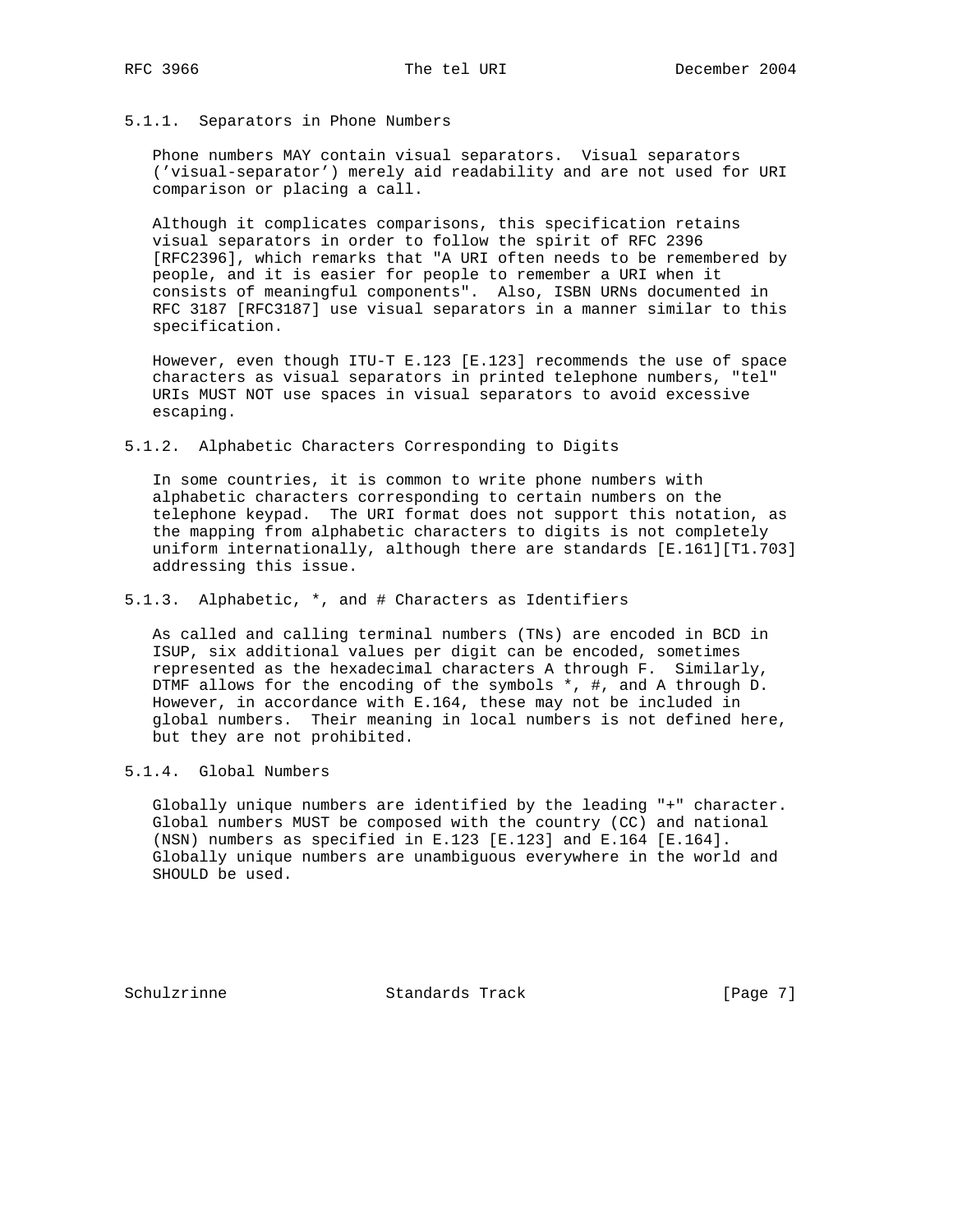## 5.1.5. Local Numbers

 Local numbers are unique only within a certain geographical area or a certain part of the telephone network, e.g., a private branch exchange (PBX), a state or province, a particular local exchange carrier, or a particular country. URIs with local phone numbers should only appear in environments where all local entities can successfully set up the call by passing the number to the dialling software. Digits needed for accessing an outside line, for example, are not included in local numbers. Local numbers SHOULD NOT be used unless there is no way to represent the number as a global number.

 Local numbers SHOULD NOT be used for several reasons. Local numbers require that the originator and recipient are configured appropriately so that they can insert and recognize the correct context descriptors. Since there is no algorithm to pick the same descriptor independently, labelling numbers with their context increases the chances of misconfiguration so that valid identifiers are rejected by mistake. The algorithm to select descriptors was chosen so that accidental collisions would be rare, but they cannot be ruled out.

 Local numbers MUST have a 'phone-context' parameter that identifies the scope of their validity. The parameter MUST be chosen to identify the local context within which the number is unique unambiguously. Thus, the combination of the descriptor in the 'phone-context' parameter and local number is again globally unique. The parameter value is defined by the assignee of the local number. It does NOT indicate a prefix that turns the local number into a global (E.164) number.

There are two ways to label the context: via a global number or any number of its leading digits (e.g., "+33") and via a domain name, e.g., "houston.example.com". The choice between the two is left to the "owner" of the local number and is governed by whether there is a global number or domain name that is a valid identifier for a particular local number.

 The domain name does not have to resolve to any actual host but MUST be under the administrative control of the entity managing the local phone context.

 A global number context consists of the initial digits of a valid global number. All global numbers with these initial digits must be assigned to the same organization, and no such matching number can be used by any other organization. For example, +49-6151-16 would be a suitable context for the Technical University of Darmstadt, as it uses all numbers starting with those digits. If such an initial

Schulzrinne Standards Track [Page 8]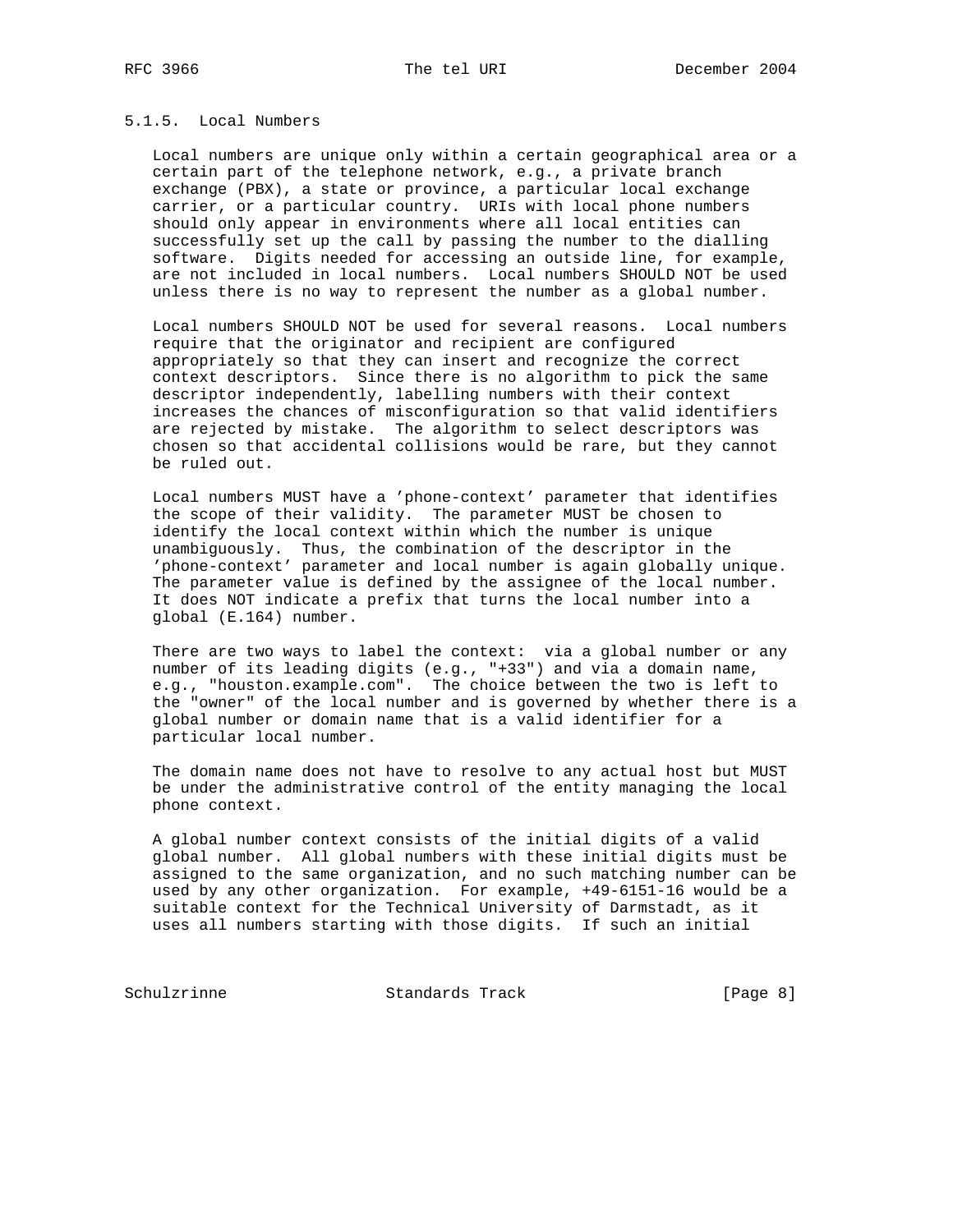string of digits does not exist, the organization SHOULD use the lowest number of the global number range assigned to it. (This can occur if two organizations share the same decimal block of numbers. For example, assume an organization owns the number range +1-212- 555-0100 through +1-212-555-0149. +1-212-555-1 would not be a valid global number context, but +1-212-555-0100 would work.) It is not required that local numbers within the context actually begin with the chosen set of initial numbers.

 A context consisting of the initial digits of a global number does not imply that adding these to the local number will generate a valid E.164 number. It might do so by coincidence, but this cannot be relied upon. (For example, "911" should be labeled with the context  $"+1"$ , but  $"+1-911"$  is not a valid E.164 number.)

 National freephone numbers do not need a context, even though they are not necessarily reachable from outside a particular country code or numbering plan. Recall that "tel" URIs are identifiers; it is sufficient that a global number is unique, but it is not required that it be reachable from everywhere.

 Even non-freephone numbers may be out of date or may not be reachable from a particular location. For example, premium services such as "900" numbers in the North American numbering plan are often not dialable from outside the particular country code.

 The two label types were chosen so that, in almost all cases, a local administrator can pick an identifier that is reasonably descriptive and does not require a new IANA-managed assigned number. It is up to the administrator to assign an appropriate identifier and to use it consistently. Often, an organization can choose among several different identifiers.

 If the recipient of a "tel" URI uses it simply for identification, the receiver does not need to know anything about the context descriptor. It simply treats it as one part of a globally unique identifier, with the other being the local number. If a recipient of the URI intends to place a call to the local number, it MUST understand the context and be able to place calls within that context.

#### 5.2. ISDN Subaddresses

 A phone number MAY also contain an 'isdn-subaddress' parameter that indicates an ISDN subaddress.

Schulzrinne Standards Track [Page 9]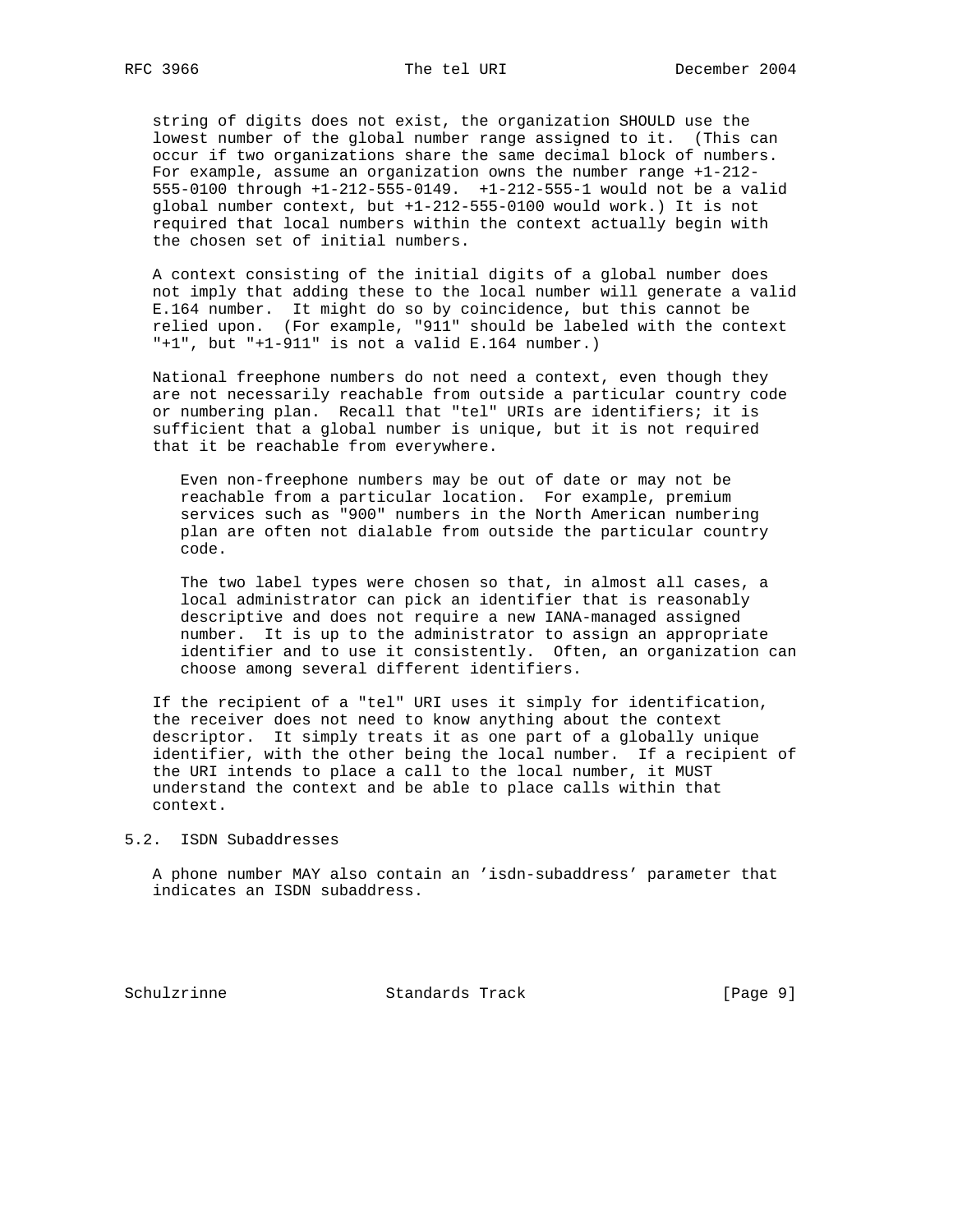ISDN subaddresses typically contain International Alphabet 5 (IA5 [T.50]) characters but may contain any octet value.

5.3. Phone Extensions

 Phone extensions identify stations behind a non-ISDN PBX and are functionally roughly equivalent to ISDN subaddresses. They are identified with the 'extension' parameter. At most, one of the 'isdn-subaddress' and 'extension' parameters can appear in a "tel" URI, i.e., they cannot appear both at the same time.

## 5.4. Other Parameters

 Future protocol extensions to this URI scheme may add other parameters ('parameter' in the ABNF). Such parameters can be either mandatory or optional. Mandatory parameters start with "m-". An implementation MAY ignore optional parameters and MUST NOT use the URI if it contains unknown mandatory parameters. The "m-" prefix cannot be added to parameters that were already registered (except to create a new, logically distinct parameter). The "phone-context" parameter in this document is mandatory, and "isub" and "ext" are optional.

 New mandatory parameters must be described in a standards-track RFC, but an informational RFC is sufficient for optional parameters.

 For example, 'parameter' parameters can be used to store application-specific additional data about the phone number, its intended use, or any conversions that have been applied to the number.

 Entities that forward protocol requests containing "tel" URIs with optional parameters MUST NOT delete or modify parameters they do not understand.

## 6. Examples

- tel:+1-201-555-0123: This URI points to a phone number in the United States. The hyphens are included to make the number more human readable; they separate country, area code and subscriber number.
- tel:7042;phone-context=example.com: The URI describes a local phone number valid within the context "example.com".
- tel:863-1234;phone-context=+1-914-555: The URI describes a local phone number that is valid within a particular phone prefix.

Schulzrinne **Standards Track** [Page 10]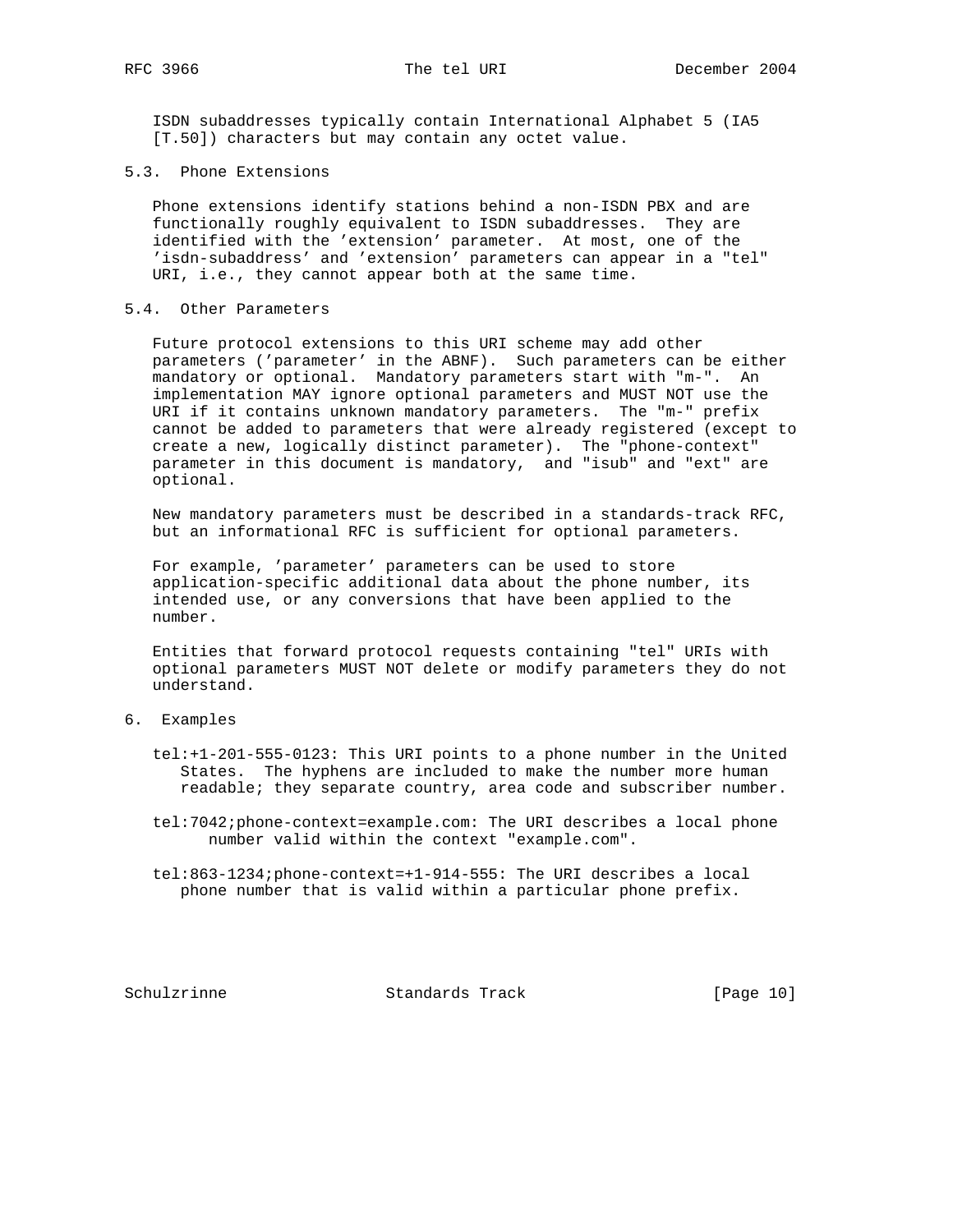## 7. Rationale

7.1. Why Not Just Put Telephone Numbers in SIP URIs?

 The "tel" URI describes a service, reaching a telephone number, that is independent of the means of doing so, be it via a SIP-to-PSTN gateway, a direct SIP call via E.164 number ("ENUM") translation [RFC3761], some other signaling protocols such as H.323, or a traditional circuit-switched call initiated on the client side via, say, the Telephony Application Programming Interface (TAPI). Thus, in spirit, it is closer to the URN schemes that also leave the resolution to an external mechanism. The same "tel" URI may get translated to any number of other URIs in the process of setting up the call.

7.2. Why Not Distinguish between Call Types?

 Signaling protocols such as SIP allow negotiating the call type and parameters, making the very basic indication within the URI scheme moot. Also, since the call type can change frequently, any such indication in a URI is likely to be out of date. If such designation is desired for a device that directly places calls without a signaling protocol such as SIP, mechanisms such as the "type" attribute for the "A" element in HTML may be more appropriate.

7.3. Why "tel"?

 "tel" was chosen because it is widely recognized that none of the other suggestions appeared appropriate. "Callto" was discarded because URI schemes locate a resource and do not specify an action to be taken. "Telephone" and "phone" were considered too long and not easily recognized internationally.

7.4. Do Not Confuse Numbers with How They Are Dialed

 As an example, in many countries the E.164 number "+1-212-555-3141" will be dialed as 00-1-212-555-3141, where the leading "00" is a prefix for international calls. (In general, a "+" symbol in E.164 indicates that an international prefix is required.)

8. Usage of Telephone URIs in HTML

 Links using the "tel" URI SHOULD enclose the telephone number so that users can easily predict the action taken when following the link

 Dial <a href="tel:+1-212-555-0101">+1-212-555-0101</a> for assistance.

Schulzrinne Standards Track [Page 11]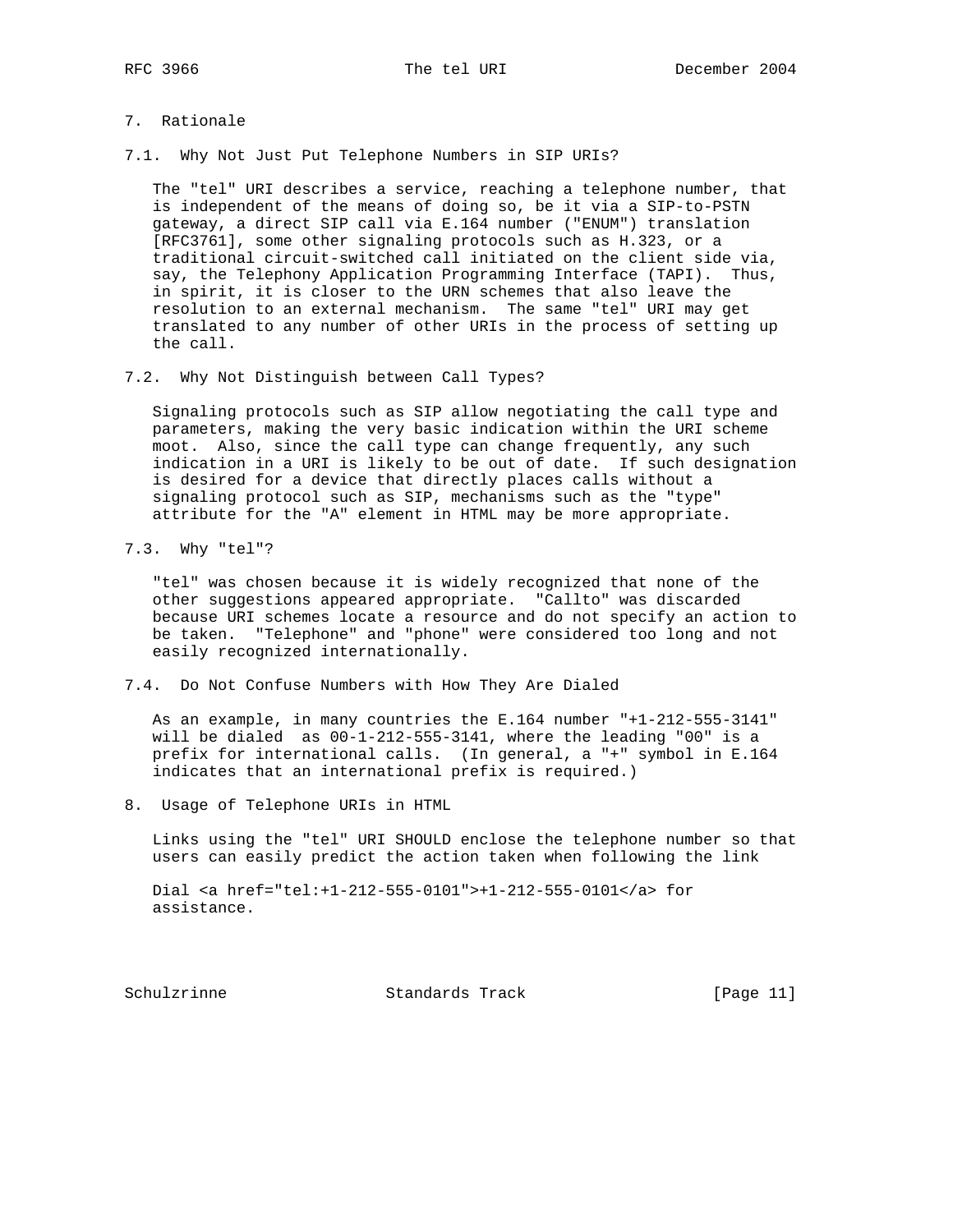instead of

Dial <a href="tel:+1-212-555-0101">this number</a> for assistance.

 On a public HTML page, the telephone number in the URI SHOULD always be in the global form, even if the text of the link uses some local format:

 Telephone (if dialling in the United States): <a href="tel:+1-201-555-0111">(201) 555-0111</a>

or even

 For having RFCs read aloud, call <a href="tel:+1-555-438-3732">1-555-IETF-RFC</a>.

9. Use of "tel" URIs with SIP (Informative)

 SIP can use the "tel" URI anywhere a URI is allowed, for example as a Request-URI, along with "sip" and "sips" URIs. For brevity, we will imply "sips" URIs when talking about SIP URIs. Both "tel" and SIP URIs can contain telephone numbers. In SIP URIs, they appear as the user part, i.e., before the @ symbol (section 19.1.6 in [RFC3261]).

 Unless a SIP UA connects directly to a PSTN gateway, one of the SIP proxy servers has to translate the "tel" URI to a SIP URI, with the host part of that URI pointing to a gateway. Typically, the outbound proxy server, as the first proxy server visited by a call request, performs this translation. A proxy server can translate all "tel" URIs to the same SIP host name or select a different gateway for different "tel" prefixes, based, for example, on information learned from TRIP [RFC3219]. However, a proxy server could also delegate this translation task to any other proxy server, as proxy servers are free to apply whatever routing logic they desire. For local numbers, the proxy MUST NOT translate "tel" URIs whose contexts it does not understand.

 As noted earlier, all phone numbers MUST use the global form unless they cannot be represented as such. If the local-number format is used, it MUST be qualified by the 'phone-context' parameter. Effectively, the combination of local number and phone context makes the "tel" URI globally unique.

 Although web pages, vCard business cards, address books, and directories can easily contain global "tel" URIs, users on twelve button (IP) phones cannot dial such numbers directly and are typically accustomed to dialling shorter strings, e.g., for PBX extensions or local numbers. These so-called dial strings (section

Schulzrinne Standards Track [Page 12]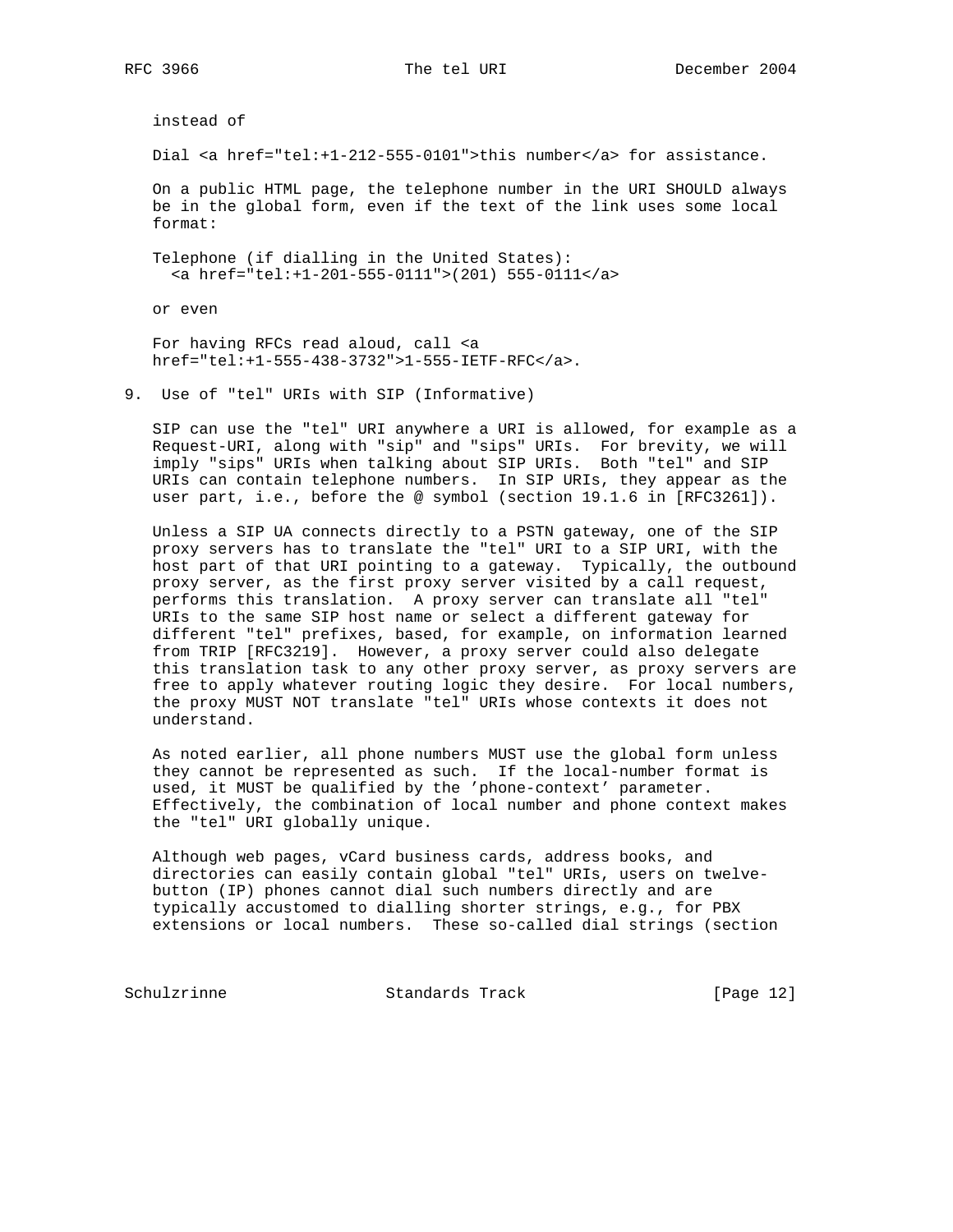1) are not directly represented by "tel" URIs, as noted. We refer to the rules that govern the translation of dial strings into SIP and "tel" URIs, global or local, as the dial plan. Currently, translations from dial strings to "tel" URIs have to take place in end systems. Future efforts may provide means to carry dial strings in a SIP URI, for example, but no such mechanisms exist as of this writing.

 A SIP UA can use a dial plan to translate dial strings into SIP or "tel" URIs. The dial plan can be manually configured or, preferably, downloaded as part of a device configuration mechanism. (At this time, there is no standardized mechanism for this.)

 A mobile user can use at least two dial plans, namely the dial plan for the network that he is currently visiting and the dial plan for his home network. Generally, dialed numbers meant to represent global numbers will look the same after the translation regardless of the dial plan, even if, say, the visited network uses '0' for dialling an 'outside' number and the user's home network uses '9', as long as the user is aware of the current dial plan. However, local extensions without a direct global equivalent may well behave differently. To avoid any ambiguity, the dial plan MUST insert a suitable 'phone-context' string when performing the translation. If the 'phone-context' is a domain name, there are three cases:

- 1. The outbound proxy recognizes the domain name in the "tel" or SIP URI as its local context and can route the request to a gateway that understands the local number.
- 2. The outbound proxy does not use the same phone context but can route to a proxy that handles this phone context. This routing can be done via a lookup table, or the domain name of the phone context might be set up to reflect the SIP domain name of a suitable proxy. For example, a proxy may always route calls with "tel" URIs like

tel:1234;phone-context=munich.example.com

 to the SIP proxy located at munich.example.com. (Proxies receiving a tel URI with a context they do not understand are obligated to return a 404 (Not Found) status response so that an outbound proxy may decide to attempt such a heuristic.)

 3. The outbound proxy does not recognize the phone context and cannot find the appropriate proxy for that phone context. In that case, the translation fails, and the outbound proxy returns a 404 (Not Found) error response.

Schulzrinne Standards Track [Page 13]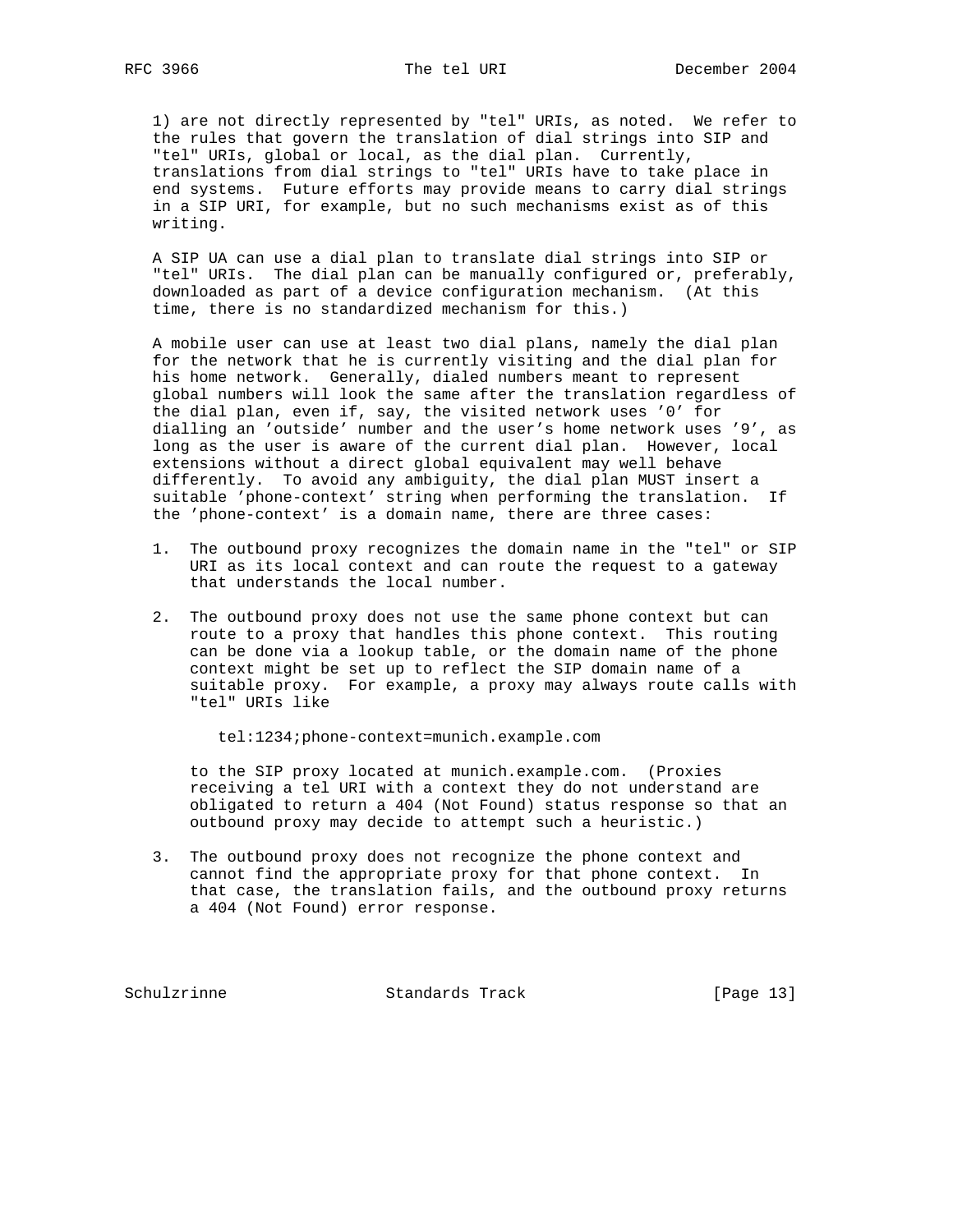## 10. Acknowledgments

 This document is derived from RFC 2806 [RFC2806], written by Antti Vaehae-Sipilae. Mark Allman, Flemming Andreasen, Francois Audet, Lawrence Conroy, Cullen Jennings, Michael Hammer, Paul Kyzivat, Andrew Main, Xavier Marjou, Jon Peterson, Mike Pierce, Jonathan Rosenberg, and James Yu provided extensive comments.

#### 11. Security Considerations

 The security considerations parallel those for the mailto URL [RFC2368].

 Web clients and similar tools MUST NOT use the "tel" URI to place telephone calls without the explicit consent of the user of that client. Placing calls automatically without appropriate user confirmation may incur a number of risks, such as those described below:

- o Calls may incur costs.
- o The URI may be used to place malicious or annoying calls.
- o A call will take the user's phone line off-hook, thus preventing its use.
- o A call may reveal the user's possibly unlisted phone number to the remote host in the caller identification data and may allow the attacker to correlate the user's phone number with other information, such as an e-mail or IP address.

 This is particularly important for "tel" URIs embedded in HTML links, as a malicious party may hide the true nature of the URI in the link text, as in

 <a href="tel:+1-900-555-0191">Find free information here</a> <a href="tel:+1-900-555-0191">tel:+1-800-555-0191</a>

 "tel" URIs may reveal private information, similar to including phone numbers as text. However, the presence of the tel: schema identifier may make it easier for an adversary using a search engine to discover these numbers.

## 12. Changes Since RFC 2806

 The specification is syntactically backwards-compatible with the "tel" URI defined in RFC 2806 [RFC2806] but has been completely rewritten. This document more clearly distinguishes telephone numbers as identifiers of network termination points from dial strings and removes the latter from the purview of "tel" URIs.

Schulzrinne **Standards Track** [Page 14]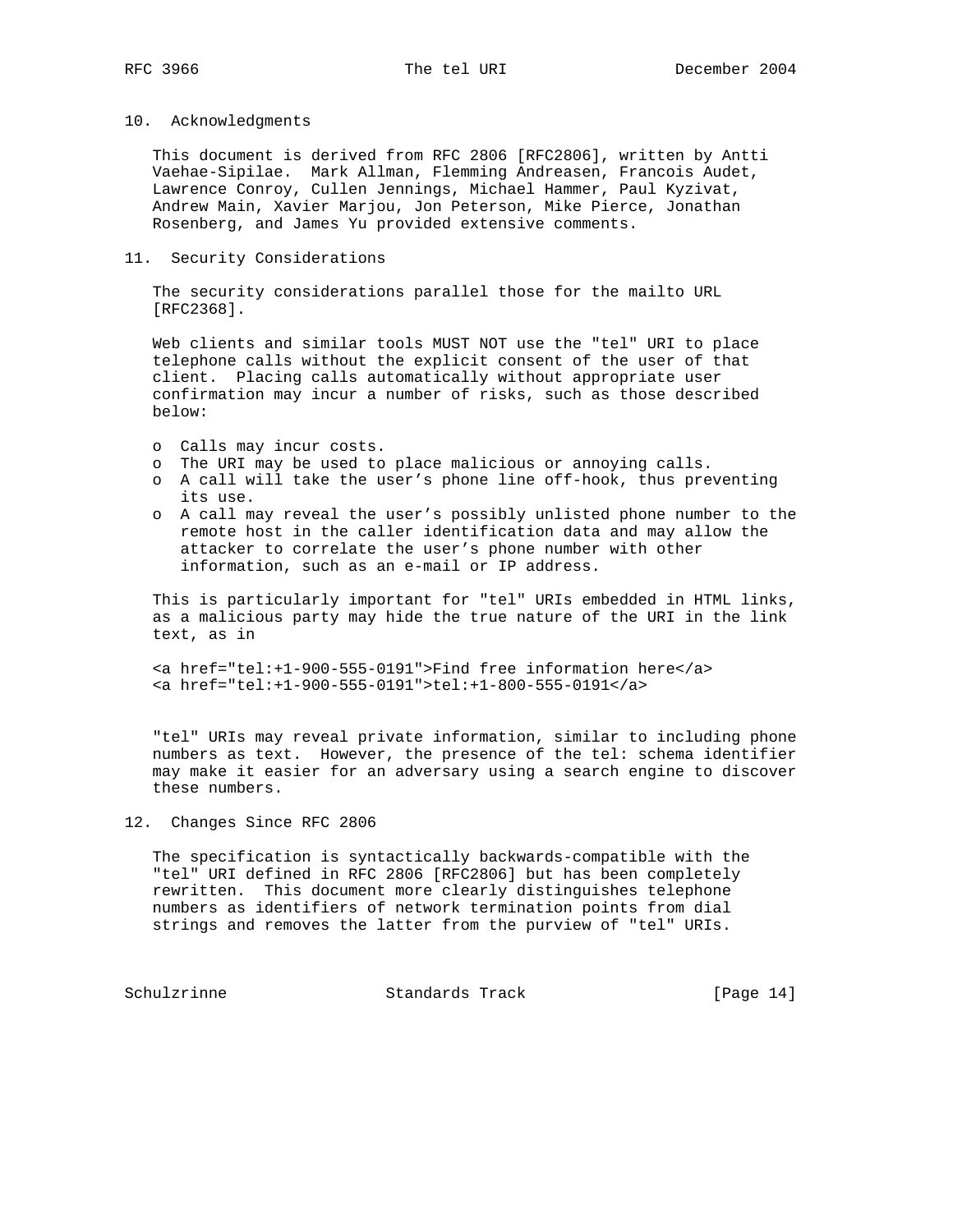Compared to RFC 2806, references to carrier selection, dial context, fax and modem URIs, post-dial strings, and pause characters have been removed. The URI syntax now conforms to RFC 2396 [RFC2396].

A section on using "tel" URIs in SIP was added.

13. References

- 13.1. Normative References
	- [E.123] International Telecommunications Union, "Notation for national and international telephone numbers, e-mail addresses and web addresses", Recommendation E.123, February 2001.
	- [E.161] International Telecommunications Union, "Arrangement of digits, letters and symbols on telephones and other devices that can be used for gaining access to a telephone network", Recommendation E.161, May 1995.
	- [E.164] International Telecommunications Union, "The international public telecommunication numbering plan", Recommendation E.164, May 1997.
	- [RFC2119] Bradner, S., "Key words for use in RFCs to Indicate Requirement Levels", BCP 14, RFC 2119, March 1997.
	- [RFC2234] Crocker, D. and P. Overell, "Augmented BNF for Syntax Specifications: ABNF", RFC 2234, November 1997.
	- [RFC3261] Rosenberg, J., Schulzrinne, H., Camarillo, G., Johnston, A., Peterson, J., Sparks, R., Handley, M., and E. Schooler, "SIP: Session Initiation Protocol", RFC 3261, June 2002.
	- [T1.703] ANSI, "Allocation of Letters to the Keys of Numeric Keypads for Telecommunications", Standard T1.703-1995 (R1999), 1999.

Schulzrinne Standards Track [Page 15]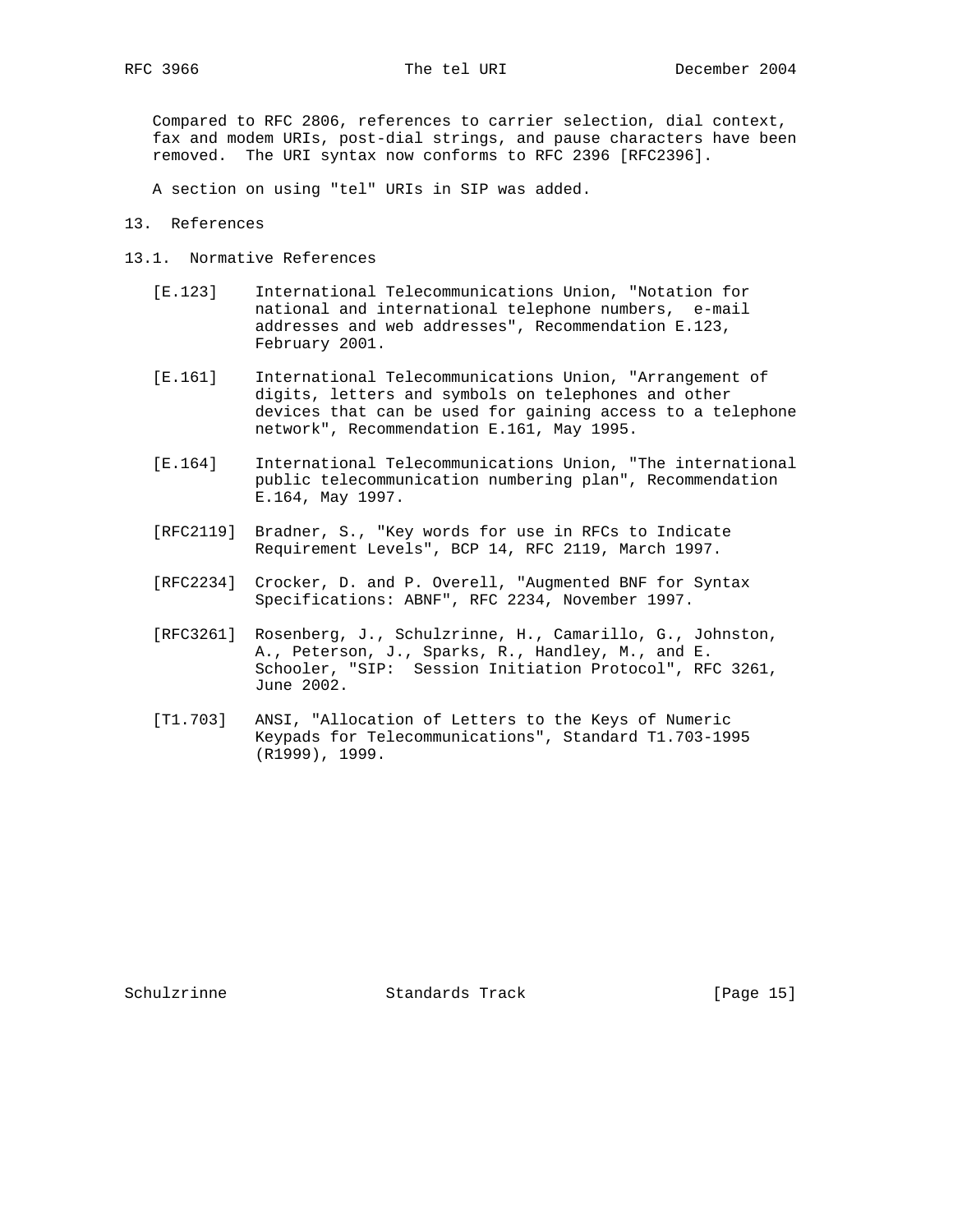- 13.2. Informative References
	- [RFC2368] Hoffman, P., Masinter, L., and J. Zawinski, "The mailto URL scheme", RFC 2368, July 1998.
	- [RFC2396] Berners-Lee, T., Fielding, R., and L. Masinter, "Uniform Resource Identifiers (URI): Generic Syntax", RFC 2396, August 1998.
	- [RFC2806] Vaha-Sipila, A., "URLs for Telephone Calls", RFC 2806, April 2000.
	- [RFC3761] Faltstrom, P. and M. Mealling, "The E.164 to Uniform Resource Identifiers (URI) Dynamic Delegation Discovery System (DDDS) Application (ENUM)", RFC 3761, April 2004.
	- [RFC3187] Hakala, J. and H. Walravens, "Using International Standard Book Numbers as Uniform Resource Names", RFC 3187, October 2001.
	- [RFC3191] Allocchio, C., "Minimal GSTN address format in Internet Mail", RFC 3191, October 2001.
	- [RFC3192] Allocchio, C., "Minimal FAX address format in Internet Mail", RFC 3192, October 2001.
	- [RFC3219] Rosenberg, J., Salama, H., and M. Squire, "Telephony Routing over IP (TRIP)", RFC 3219, January 2002.
	- [T.50] International Telecommunications Union, "International Reference Alphabet (IRA) (Formerly International Alphabet No. 5 or IA5) - Information technology - 7-bit coded character set for information interchange", Recommendation T.50, 1992.

Author's Address

 Henning Schulzrinne Columbia University Department of Computer Science 450 Computer Science Building New York, NY 10027 US Phone: +1 212 939 7042

 EMail: hgs@cs.columbia.edu URI: http://www.cs.columbia.edu

Schulzrinne **Standards Track** [Page 16]